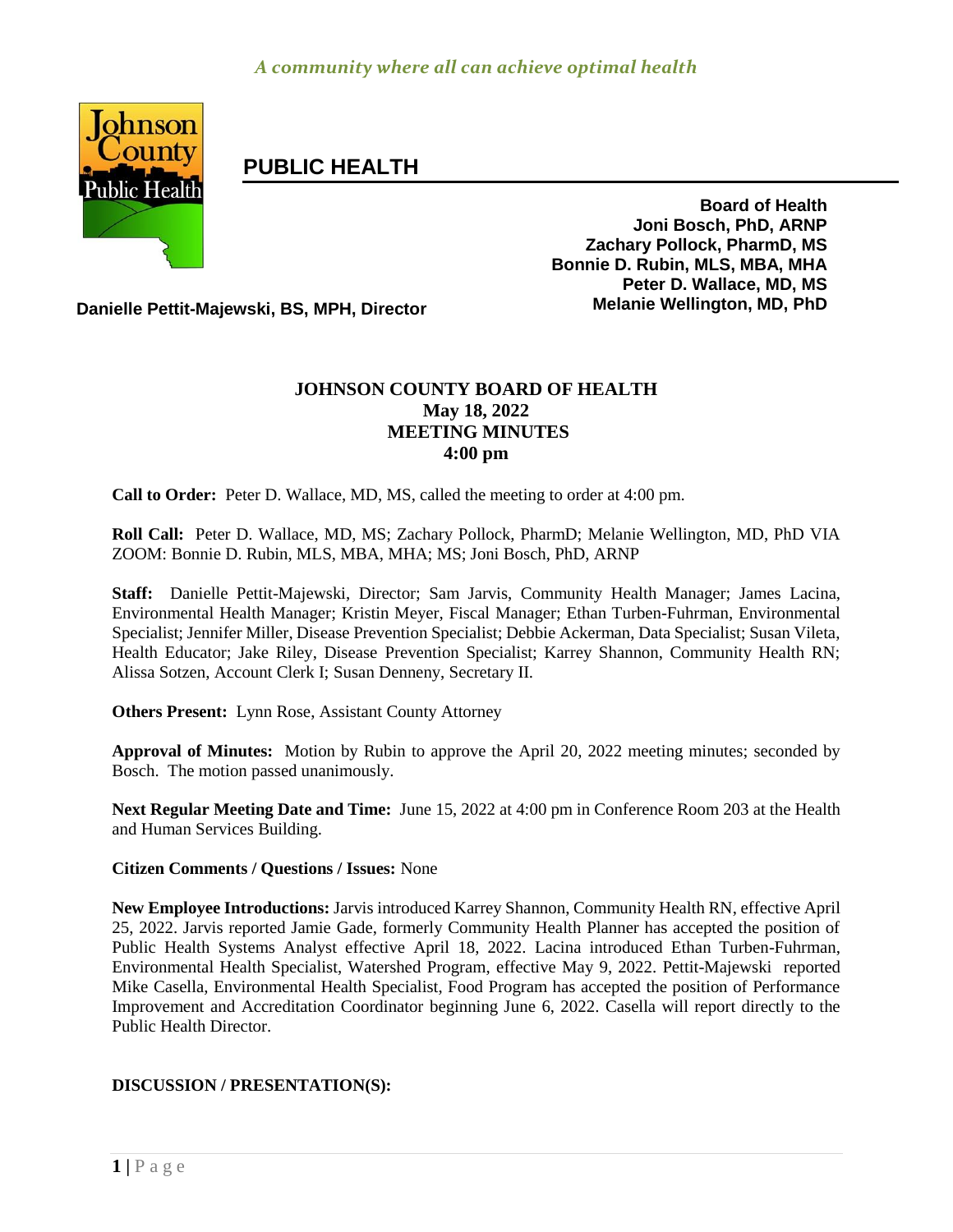**COVID-19 Art Program:** Hannah Tice, CDC Public Health Associate presented a power point slideshow highlighting initiatives using art to promote vaccine confidence. The program was inspired by national campaigns around the country. She provided descriptions of participating artists and how they were able to create partnerships with community organizations to provide education and promote vaccine confidence. BOH members expressed their support for the project and offered ideas for continued exhibits.

 **COVID-19 Modeling:** Jake Riley presented a draft report focusing on impacts of the COVID-19 Case Investigation and Contact Tracing (CICT) program in Johnson County from June 14, 2020 through December 31, 2021. The report is intended as a guide to aid in planning and preparation for future situations. He identified the main objective of the report as quantifying the impact of the CICT program at JCPH by modifying a COVIDTracer Advanced tool model, developed by the CDC in conjunction with local CICT and vaccination data. Riley stressed the importance of regarding the model as an estimate. He summarized results of the analysis with estimated averted cases of COVID-19 resulting from the CICT program and impacts of Johnson County's high vaccination rate. Riley will be adding a discussion and observation sections to the report. BOH members encouraged Riley to consider publication of the report. Discussion of outreach and benefits of the research including distribution to elected officials, Iowa Department of Public Health, local Boards of Health and Iowa Hospital Association. BOH members offered additional suggestions for further analysis and publication ideas.

 **Admin Update – Financial Reports:** Kristin Meyer provided an overview of budget revenue and authorized spending (expense report) reports developed with input from the Johnson County financial department as well as the Board of Health finance committee. Meyer meets with the BOH finance committee monthly prior to BOH meetings.

 **COVID-19 Update:** Sam Jarvis reported COVID-19 cases continued to increase through March and April, but Johnson County is still in the medium risk category. The federal government is releasing additional free rapid test kits to the public while JCPH continues to distribute Test Iowa PCR test kits. Jarvis reported on current quarantine recommendations, status of children's vaccinations and partnerships with United Way and other organizations sharing information. Rubin asked if there has been any discussion of COVID-19 vaccination content or combining flu and COVID-19 vaccinations this winter. Jarvis is not aware of any new developments. BOH members and Jarvis discussed possible booster options, vaccination combinations and variants expected in the fall.

 **BOH Legal Authority:** Pettit-Majewski, Rose, Rubin, Wallace, Pat Heiden, BOS liaison; and Laura Shramek, HR contributed to determining the delineation of authority between the Board of Health and the Board of Supervisors. Rose provided a draft MOU to clarify the authority of the Board of Health regarding hiring, firing and salary and how this interacts with the authority of the Board of Supervisors. Rose cited Iowa Code 137 and a legal precedent to illustrate how BOH authority and BOS authority functions regarding the adoption of the Johnson County Employee Handbook. The MOU recommends the BOH reviews updates, amendments and current policies in the handbook at least annually for evaluation. Signatories listed on the MOU include the BOH Chair, JCPH Director, BOS Chair and the director of Human resources. Rose requested that the MOU be add to the June 15, 2022 BOH meeting agenda as a voting item. Rose responded to comments and questions. Pettit-Majewski and Rose would monitor any amendments to the handbook of concern to the BOH for review.

 **Johnson County Handbook Review:** Pettit-Majewski asked BOH members to review the current Johnson County Employee Handbook for the June BOH meeting. Pettit-Majewski also asked if BOH members would like to see amendments to the handbook once a year for review, or as changes are made. Rose responded to questions about frequency and importance of amendments, language and procedure.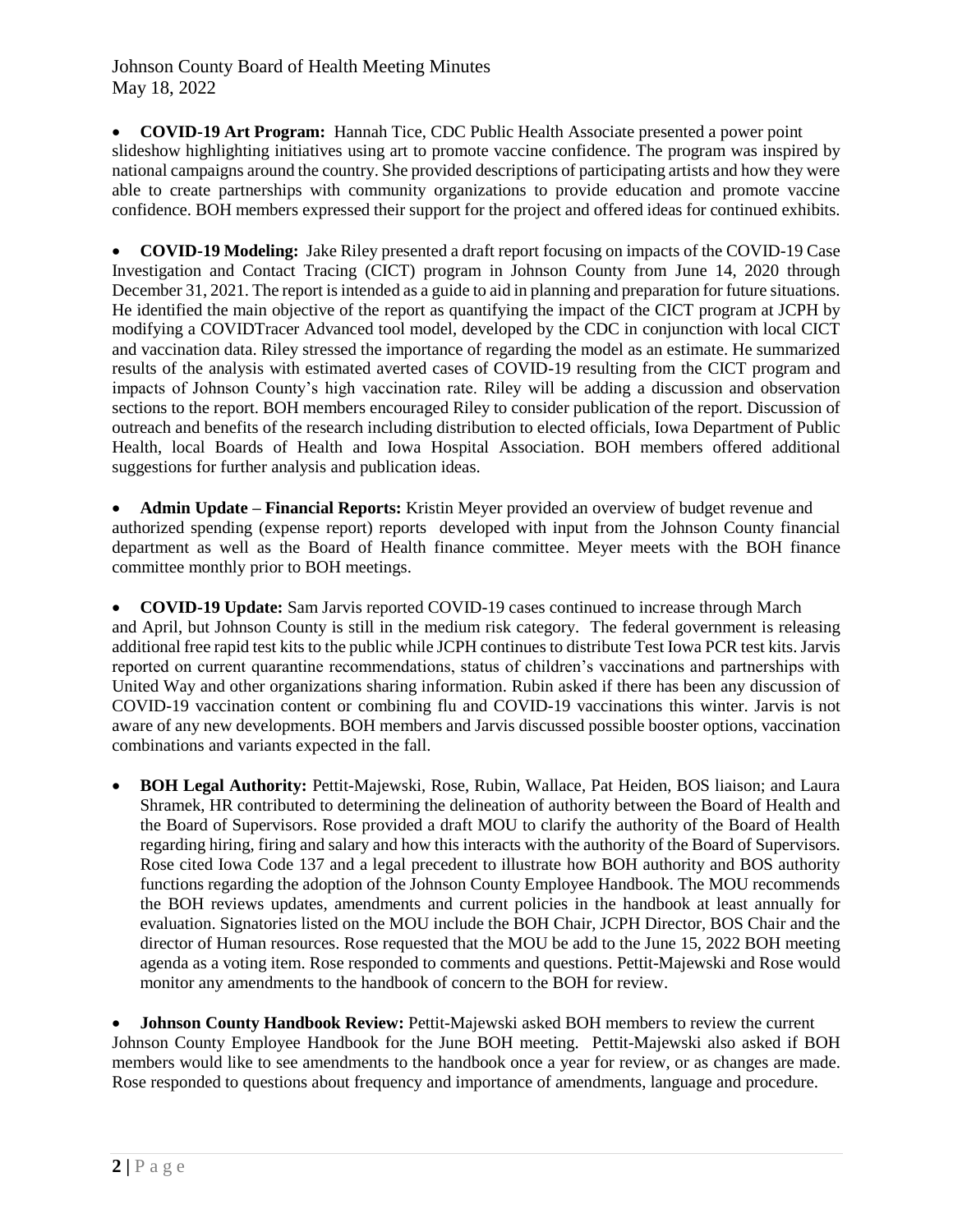**Robert Wood Johnson Foundation (RWJF) County Health Rankings:** Pettit-Majewski shared the 2022 Iowa County Health Rankings and Roadmaps report compiled by the Robert Wood Johnson Foundation. The report compared rankings for all ninety-nine Iowa counties for health outcomes and health factors to illustrate current overall health by county. Johnson County health outcomes ranked number six in the state and number five in health factors. Pettit-Majewski pointed out mental and physical health data compared to prior years is skewed due to the impact of the pandemic.

 **Maternal Health, Child Health and I-Smile Grant Updates:** Pettit-Majewski provided updates on JCPH grant application submittals for Maternal Health (MH) due September 25, 2022, Child Health (CH) and I-Smile grants due June 15, 2022. These grants are now part of a five County Service Area (CSA).

 **July BOH Meeting Date:** Pettit-Majewski reported she will be attending the National Association of County and City Health Officials (NACCHO) 360 Summit in Atlanta, GA on the scheduled July 20, 2022 BOH meeting date. She asked BOH members if they would consider moving the meeting date or meeting without her or by Zoom. A poll will be sent to BOH members with alternative dates to be decided at the June meeting.

#### **ACTION ITEMS Expenditures Over \$3,000:** None

# **Applications, Contracts and Agreements:**

**22-20 RFA Telligen Grant:** Jarvis presented a request to submit an application for the

Telligen Community Initiative (TCI) Award. The award is approximately fifty thousand dollars. Priorities for funding include healthcare capacity, social determinants of health and healthcare workforce development. Jamie Gade, Public Health Systems Analyst is taking charge to process the application and will create a process to implement the Community Context Assessment (CCA). Gade will work with Information Systems GIS programmers to create a map index of health outcomes. Jarvis responded to questions and comments from BOH members addressing matching funds, budget impacts and possible expansion to a state or national model.

 **Motion** by Pollock to approve the application for Telligen Grant; seconded by Wellington. The motion passed unanimously.

## **Reports / Inquiries:**

## **County Attorney:** None

**Members, Board of Health:** Wallace and a number of JCPH staff attended the Iowa Public Health Association (IPHA) annual Public Health Conference of Iowa (PHCI) in early May; formerly the Governor's Conference. He noted Pettit-Majewski and Deborah Thompson, Chair of the IPHA Advocacy Committee gave a superb presentation on being a public health voter and political determinants of health.

**Director:** Pettit-Majewski reported JCPH launched a self-reporting site for citizens to report COVID-19 self-test results to obtain actual disease numbers. Chuck Dufano, WIC Coordinator, is exploring options for off-site clinic locations in Johnson County to increase client accessibility. Clinical Services dietitians are addressing concerns with the formula shortages. A total of thirty clients, including seven first time clients received vaccinations at a clinic held at the Catholic Worker House with Rebecca Nielsen, Emergency Preparedness Planner and Beth Hora, Public Health RN. Interviews will be held on May 27 for the vacant Clinical Services Manager position.